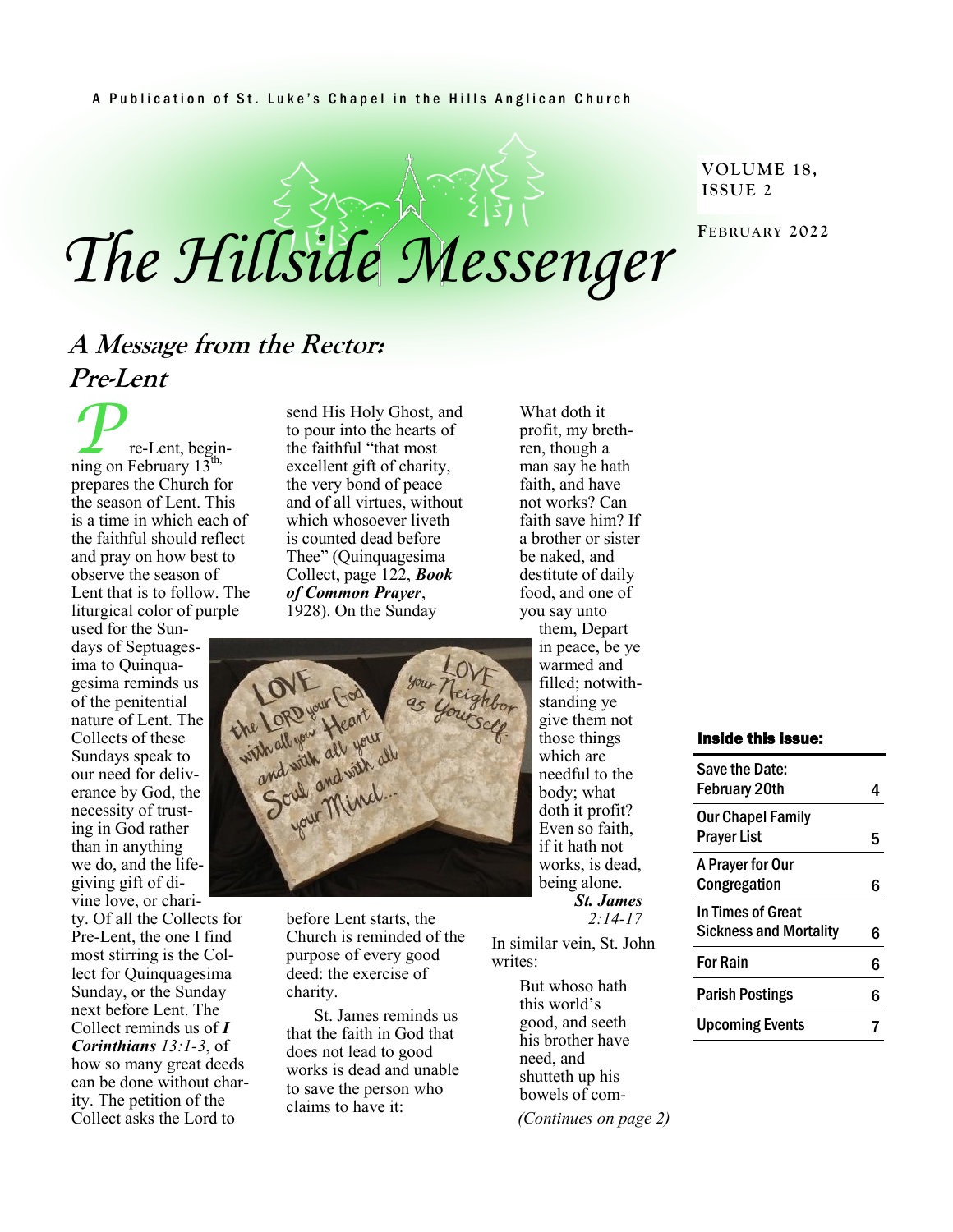## **Pre-Lent**

passion from him, how dwelleth the love of God in him? My little children, let us not love in word, neither in tongue; but in deed and in truth. *(Continued from page* 

#### *I St. John 3:17-18*

Combining insights from both these passages, we see that neglecting to minister to the physical needs of fellow - Christians or other people shows that the one who neglects this ministry to those in need has neither the faith that brings salvation nor the love of God truly abiding in him. Why was it necessary for these criteria of faith needing to be accompanied by good deeds and love needing to be shown "in deed and in truth" to be stated so clearly? The early Church needed to know the standard by which genuine love and genuine faith could be measured. Anybody could claim to be a Christian and claim to be saved through submitting himself to Christian Baptism, but the fruit of good faith and clear instruction in the Christian faith is genuine love and genuine faith in action. The Apostles knew from reading and hearing the Holy Scriptures of the Old Testament that vital themes of the Old Testament Law and the Prophets were genuine faith and love for God and one 's

*1)* fellow human being. The Two Great Commandments of *Deuteronomy 6:5* (the command to love God whole -heartedly) and *Leviticus 19:18* (the command to love one's neighbor) are examples of the call to genuine love.

In *Isaiah 58*, the Lord warns the people of Israel of the uselessness of seeking God daily and delighting in approaching God while they continue to oppress their neighbors and keep them in bondage:

> Wherefore have we fasted, say they, and Thou seest not? Wherefore have we afflicted our soul. and Thou takest no knowledge? Behold, in the day of your fast ye find pleasure, and exact all your labours. Behold, ye fast for strife and debate, and to smite with the fist of wickedness: ye shall not fast as ye do this day, to make your voice to be heard on high. Is it such a fast that I have chosen? A day for a man to afflict his soul? Is it to bow down his head as a bulrush, and to spread sackcloth and ashes under him? Wilt thou call this a fast, and an acceptable day to the Lord?

Is not this the fast that I have chosen? To loose the bands of wickedness, to undo the heavy burdens, and to let the oppressed go free, and that ye break every yoke? Is it not to deal thy bread to the hungry, and that thou bring the poor that are cast out to thy house? When thou seest the naked, that thou cover him; and that thou hide not thyself from thine own flesh? *Isaiah 58:3 - 7*

God clearly answers the complaint of His people who ask, "Why have we fasted, and You take no notice?" To continue oppressing one 's employees and to continue in strife, self-indulgence, or other sins during fasting will not cause God to hear one 's prayers. Then the Lord asks whether He has required His people to afflict their own souls and to spread sackcloth and ashes under themselves, referencing the way the Israelites had substituted the external signs and trappings of fasting and prayer for real devotion and obedience to God. True obedience shows itself in loosing the chains of oppression and wickedness we have put around others; relieving

*(Continues on page 3)*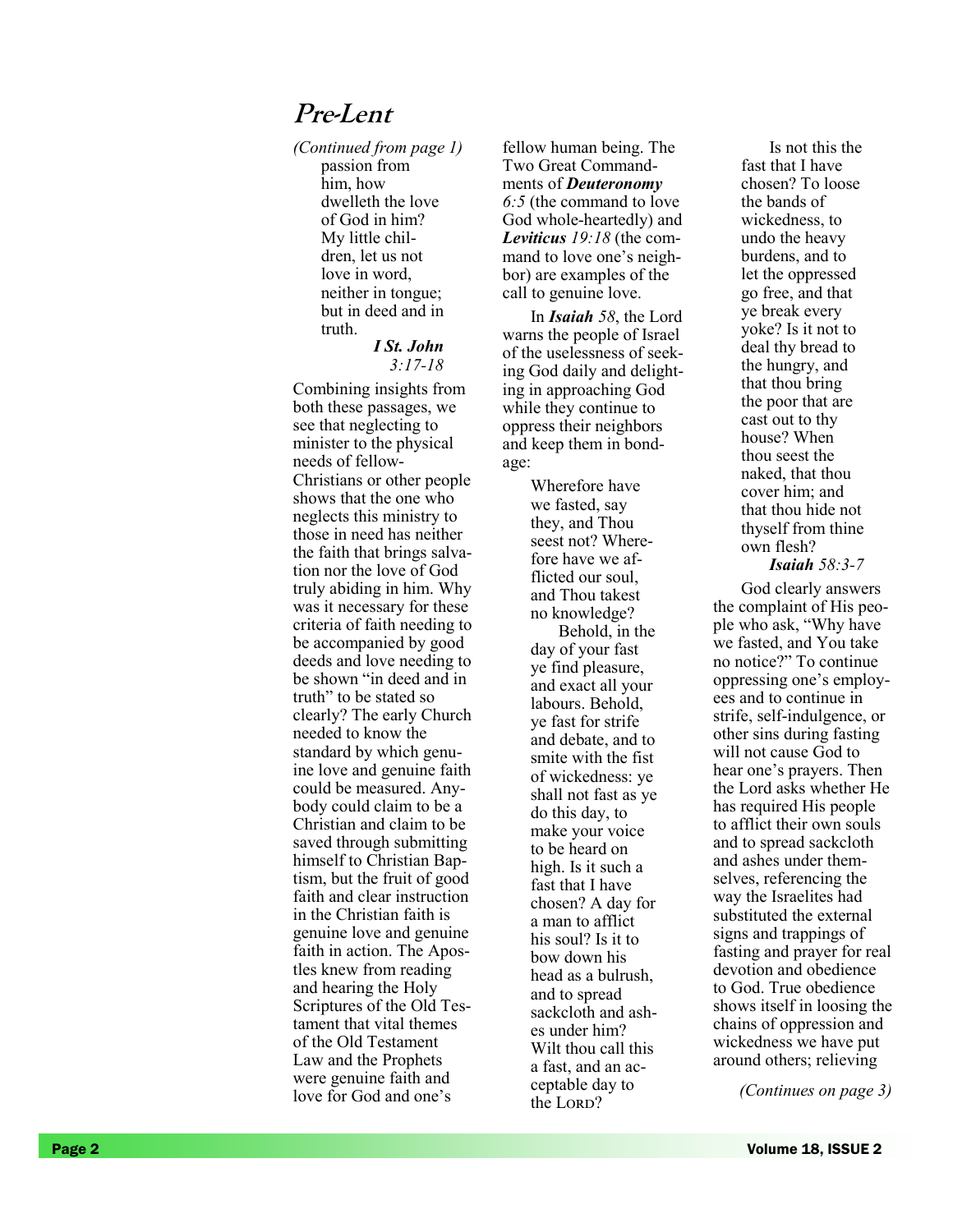# **Pre-Lent**

them of heavy burdens; letting the oppressed go free and breaking every yoke; sharing food with the hungry; housing the homeless; and giving clothes to those who need them. Doing all these things fulfills the Law and the Prophets, that is, the precepts and commandments of the Law and the Prophets. *(Continued from page* 

It is just this concern that believers not substitute outward appearances for real love and obedience which is one of those foremost in the minds of the Apostles. In *Galatians 2*, we find proof of this concern:

> And when James, Cephas, and John, who seemed to be pillars, perceived the grace that was given unto me, they gave to me and Barnabas the right hands of fellowship; that we should go unto the heathen, and they unto the circumcision. Only they would that we should remember the poor; the same which I also was forward to do. *Galatians 2:9 -10*

This was the conclusion of the meeting between St. Paul and St. Barnabas with St. Peter, St. James, and St. John. They recognized God 's grace given to St. Paul to

*2)* preach the Gospel among the Gentiles but asked him only one thing — to remember the poor. St, Paul was eager to comply. Ministering to the poor and needy was reflected in various of the commandments of the Jewish Law (for example, the commandments about tithing; gleaning of crops; and paying day laborers their proper wages at the end of the day and not withholding them). Our Lord showed the importance of this teaching in the Parables of the Good Samaritan (*St. Luke 10:30 -37*); the Rich Man and Lazarus (*St. Luke 16:19 -31*); and the Sheep and the Goats (*St. Matthew 25:31 -46*).

The Anglican Church in North America has as one of its priorities "a commitment to Biblical justice and works of mercy" (The Rev. Canon Phil Ashey: *"The Heart of the Anglican Realignment – Recovering Biblical and Theological Essentials"* (American Anglican Council e-mail of January 25, 2022). This commitment led to the formation of various ministries within the ACNA, such as the Anglican Relief and Development Fund

<https://ardf.org/> ;

Matthew 25

[https://](https://anglicanchurch.net/matthew-25/) [anglicanchurch.net/](https://anglicanchurch.net/matthew-25/) [matthew](https://anglicanchurch.net/matthew-25/) -25/ ;

and partnerships with Anglican Churches in the Global South.

During these seasons of Pre -Lent and Lent, let us all reflect and pray on how we can be involved in demonstrating the generous love of the Lord Jesus Christ to the world, vividly demonstrating that every congregation of God 's Church exists not merely for itself and its own self-preservation but for the sake of others.

> *– The Reverend Christopher Parrish*

*Note:* All Scripture texts are taken from the King James Version.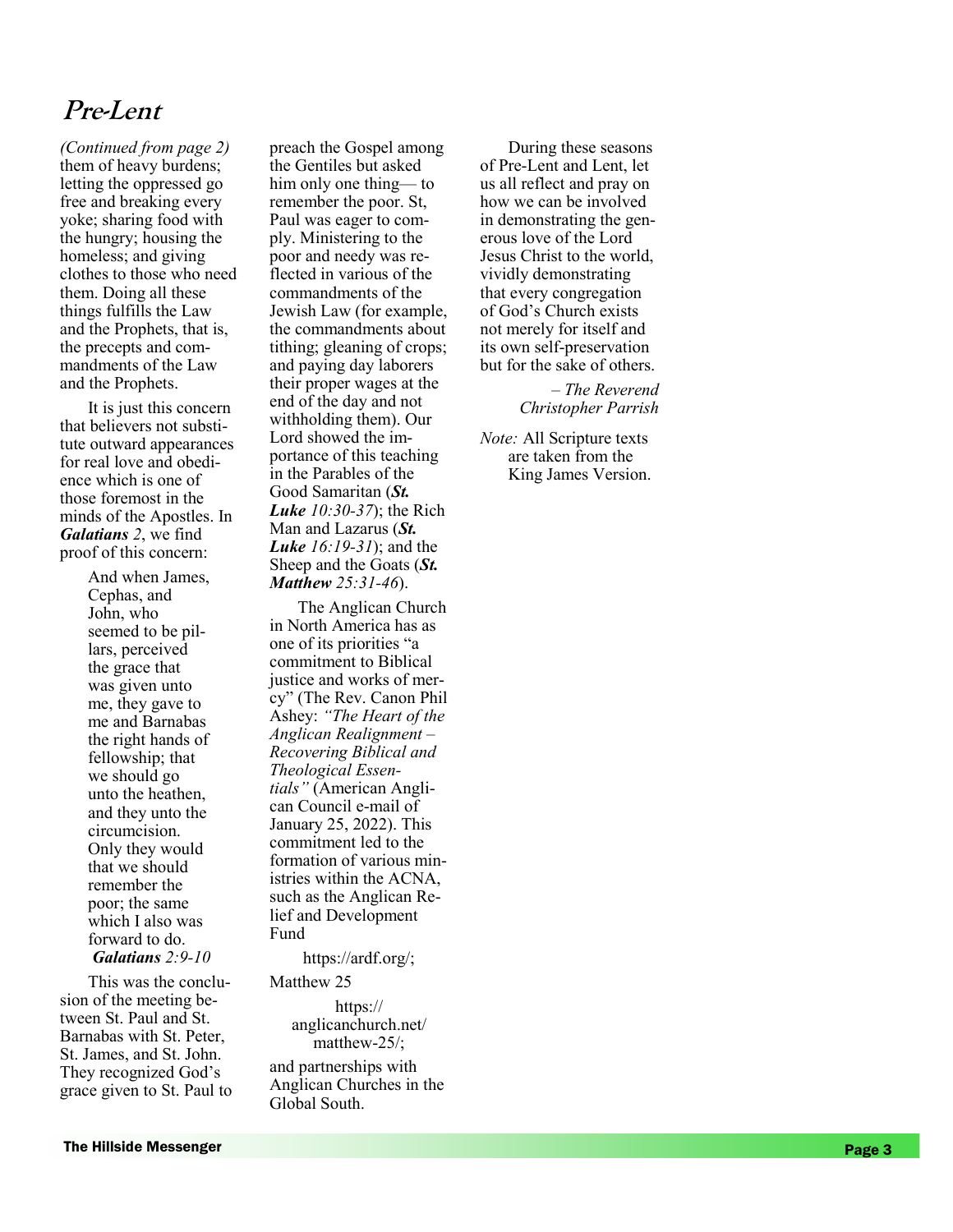## **Save the Date: February 20th**

very important day in the life of our Chapel Family is coming: Sunday, February 20th, St. Luke's Chapel in the Hills will have its 2022 Annual Parish Meeting. Please do all you can to attend this once-yearly meeting in person: Although only parish members may cast votes, the meeting is open to all. (If you are unsure of your membership status, please speak to Father Parrish before February 20th.) Light refreshments will be served.

> *What* Annual Parish Meeting

*When* Sunday, February 20, 2022 immediately following the 10:00 AM worship service

> *Where* McNeely Hall

*Agenda Items* Review of 2021 Annual Meeting minutes Rector's Report Treasurer's Report Review of Proposed 2022 Budget Ministerial Reports Election of Vestry Members

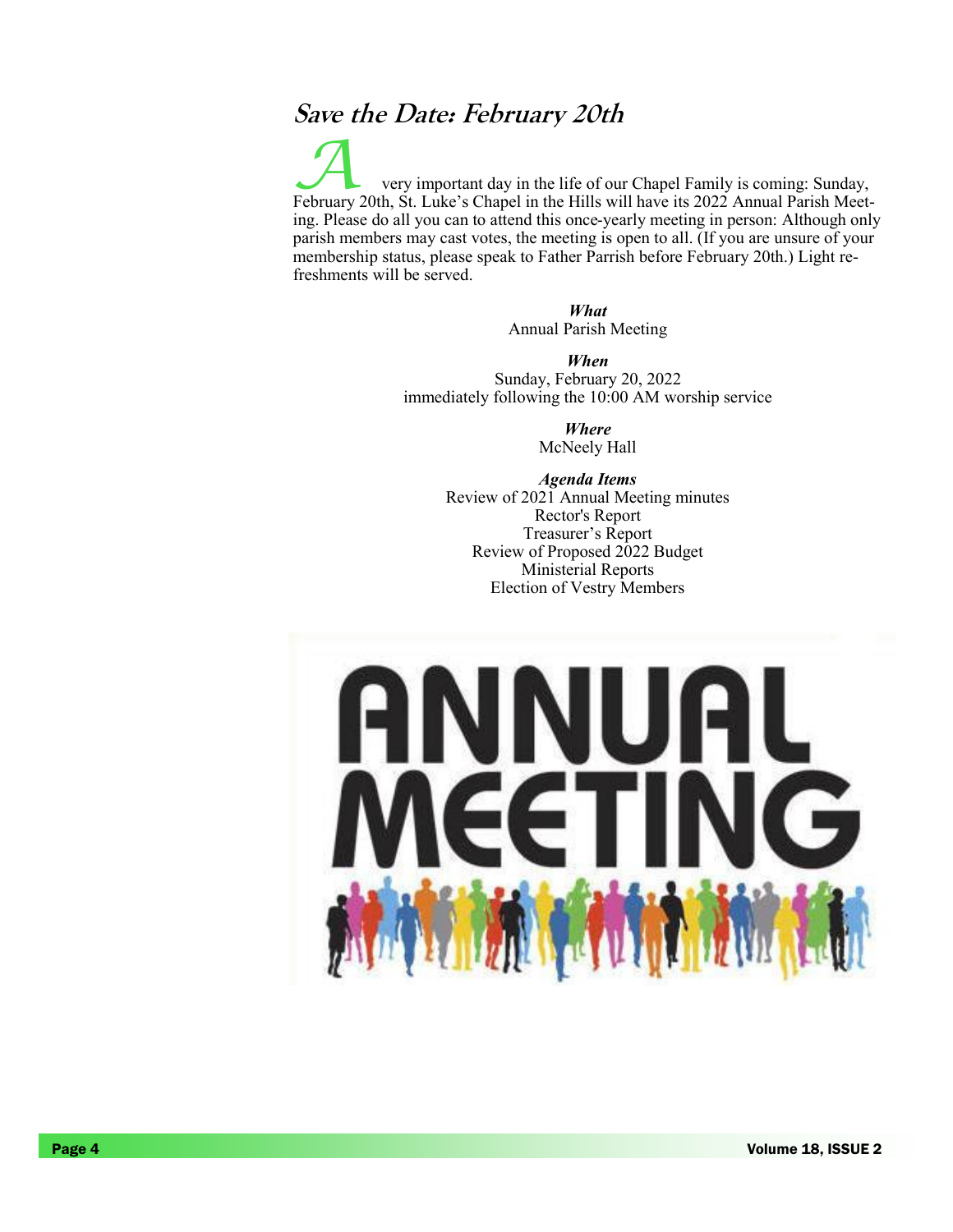# **Our Chapel Family Prayer List**

 $\bigcirc$  God, the Creator and Preserver of all mankind, we humbly beseech Thee for all sorts and conditions of men; that Thou wouldest be pleased to make Thy ways known unto them, Thy saving health unto all nations. More especially we pray for Thy holy Church universal; that it may be so guided and governed by Thy good Spirit, that all who profess and call themselves Christians may be led into the way of truth, and hold the faith in unity of spirit, in the bond of peace, and in righteousness of life. Finally, we commend to Thy fatherly goodness:

Archbishop Foley Beach;

Bishop Richard Lipka;

Canon Michael Penfield;

Father Chris Parrish; Deacon Peter Vogel; and

Deacon Linda Bracken;

also all those who serve as Thy ministers in governing our nation and state, particularly:

President Joe Biden; and

Governor Gavin Newsom;

as well as all those who are any ways afflicted, or distressed, in mind, body, or estate; especially those for whom our prayers are desired:

the soldiers, sailors, marines, airmen, coasties, guardians, police officers, firefighters, and pilots who protect us every day;

our persecuted Christian brothers and sisters throughout the world; all refugees; all who are suffering from the coronavirus, all medical personnel treating them, and all those who work with the public; all the victims of California wildfires and the aid workers helping them; Jim and Edna Davis; Joya de Rossett; Debbie; Scott; Brittany; Tanya Theiler; Dale Quinn; Brian Quinn; Mark Quinn; Lisa; Ben; Marion; Flo; Max; Dan and Kendra Pack; the Stanko family; Yoshihiko and Hideko Ikegami; Ali Hemphill; Lori Hemphill; Pennel Magaw; Tracy Magaw; Mary Frances Reeves; Mrs. Kitt; Jon Carter; Marilyn; Frank Capone; Rose Handwerker; Ann and Frank MacVoy;

Dave Shuman; Maria Fernandez; Moe Martinez; Victoria Grace; Sharon Veach; Theo Frensch; Diane Ahlport; Katy Stone and Family; Bill Zahrt; Christina; Father Thomas and Lora Vece; Haley and Gabriella; John and Heidi Donnelly; Sissy; Raquel; and Tina; that it may please Thee to comfort and relieve them, according to their several necessities; giving them patience under their sufferings, and a happy issue out of all their afflictions. And this we beg for Jesus Christ 's sake. Amen. *Please note:* This prayer list was

Bishop Ilgenfritz;

current as of February 3rd, and the people of St. Luke 's will pray for each need until we are notified that it has been met. Please contact Father Parrish to add or remove names. Thank you!

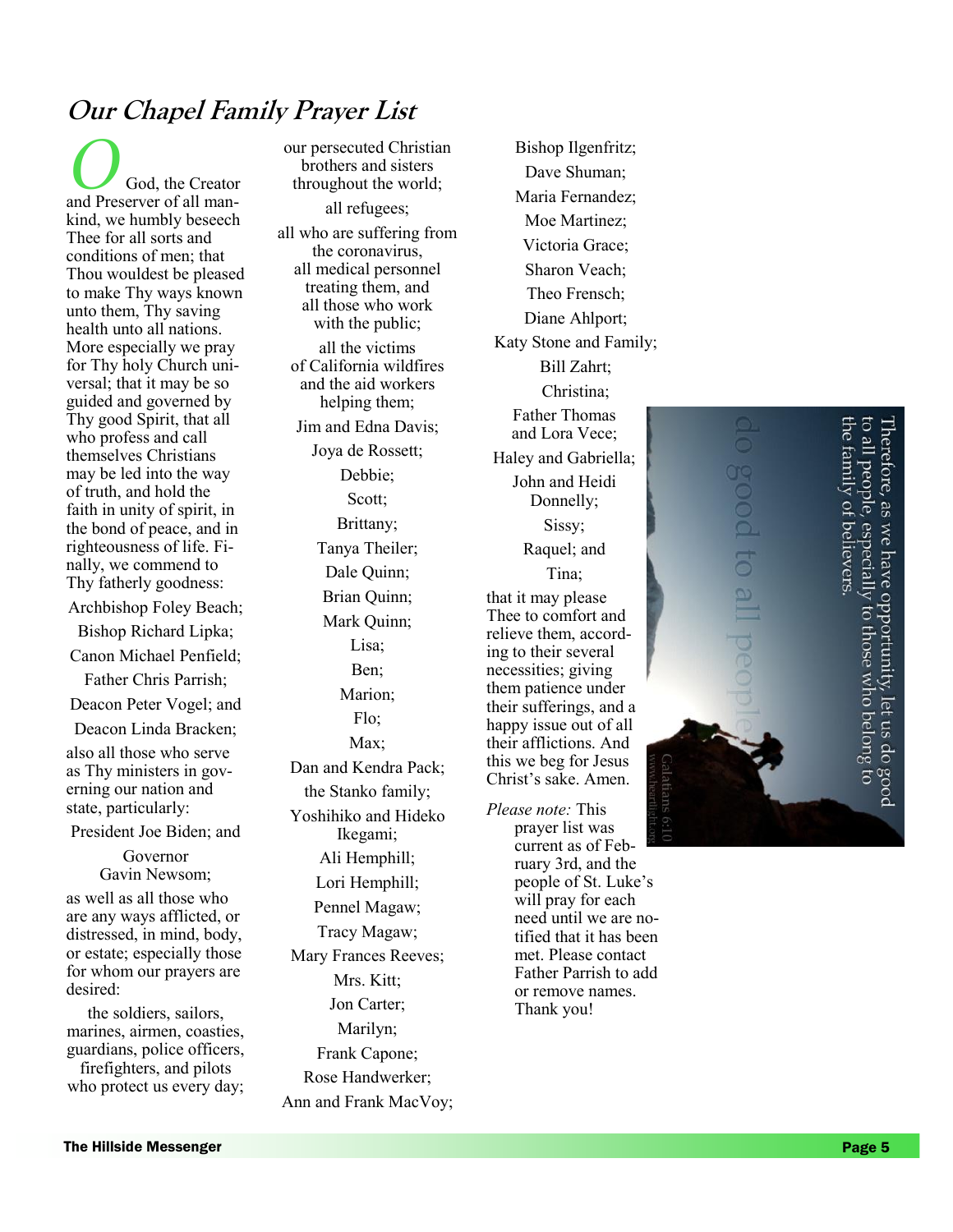## **A Prayer for Our Congregation**

**O** GOD, Holy Ghost, Sanctifier of the faithful, visit, we pray Thee, the Congregation of St. Luke's Chapel in the Hills with Thy love

and favour; enlighten our minds more and more with the light of the everlasting Gospel; graft in our hearts a love of the truth; increase in us true religion; nourish us with all goodness; and of Thy great mercy keep us in the same, O blessed Spirit, whom, with the Father and the Son together, we worship and glorify as one God, world without end. Amen.

# **In Times of Great Sickness and Mortality**

**O MOST** mighty and merciful God, in this time of grievous sickness, we flee unto Thee for succour. Deliver us, we

beseech Thee, from our peril; give strength and skill to all those who minister to the sick; prosper the means made use of for their cure; and grant that, perceiving how frail and uncertain our life is, we

may apply our hearts unto that heavenly wisdom which leadeth to eternal life; through Jesus Christ our Lord. Amen.

## **For Rain**

**O**GOD, heavenly Father, who by Thy Son Jesus Christ hast promised to all those who seek Thy kingdom, and the

righteousness thereof, all things necessary to their bodily sustenance; send us, we beseech Thee, in this our necessity, such moderate rain and showers, that we may receive

the fruits of the earth to our comfort, and to Thy honour; through Jesus Christ our Lord. Amen.

# **Parish Postings**

Although the State of California will relax many of the rules governing its anti-Covid mask mandate on February 16th, **as of this writing**  the Santa Clara County Board of Health still mandates that all persons who enter any enclosed public space wear a mask while there. Please comply when you come to worship at the Chapel, or,

if you prefer not to wear a mask, please worship with us via Zoom (please contact Father Parrish if you need to be added to the weekly Zoom worship invitation). Thank you!



*T*he Annual Meeting of the congregation of St.

Luke's Chapel in the Hills has been scheduled for Sunday, February 20th, following the worship service (please see page 4 for more details). Please plan to join us!



*(Continues on page 7)*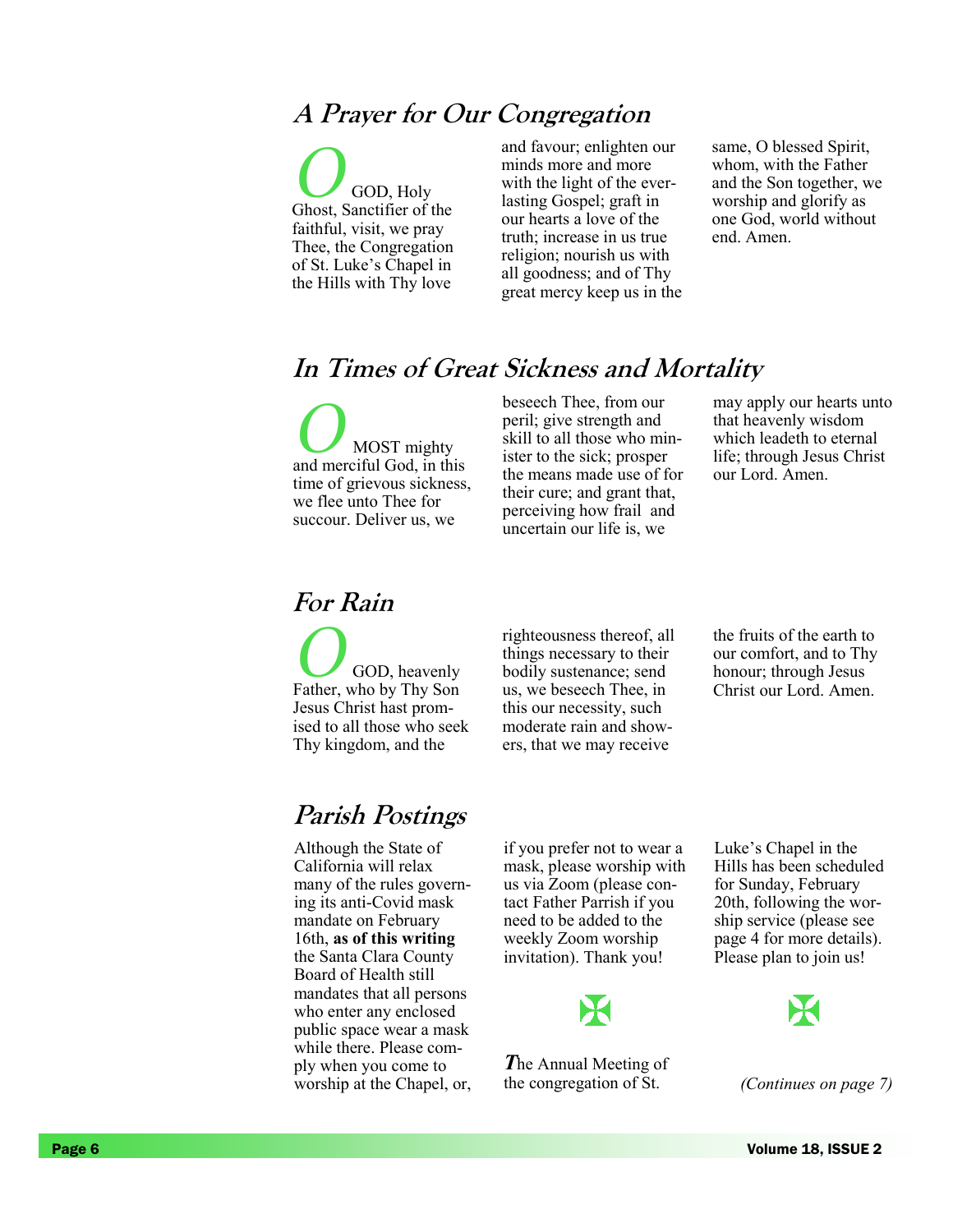# **Parish Postings**

*S*t. Luke's will host its annual Pancake Luncheon on Sunday, February 27th, following the 10:00 AM worship service.

*(Continued from page 6)* Please sign-up to furnish ingredients for this meal!



*L*ent begins on Wednesday, March 2nd. Father Parrish will celebrate Holy Communion with a Penitential Office and Imposition of Ashes at 7:00 PM.

## **Upcoming Events**

**Sunday, February 6th** The Fifth Sunday after Epiphany

*Holy Communion with Holy Unction* in the Chapel and via Zoom  $10:00 \text{ AM}$ 

> **Sunday, February 13th** Septuagesima

*Office of Morning Prayer* in the Chapel and via Zoom  $10.00 \text{ AM}$ 

**Sunday, February 20th** Sexagesima

*Holy Communion* in the Chapel and via Zoom  $10:00 \text{ AM}$ 

*Annual Parish Meeting* 11:30 AM

**Sunday, February 27th** Quinquagesima

*Office of Morning Prayer* in the Chapel and via Zoom  $10.00 \text{ AM}$ 

> *Pancake Luncheon* 11:30 AM

#### **Wednesday, March 2nd**

Ash Wednesday

*Holy Communion with a Penitential Office and Imposition of Ashes* in the Chapel and via Zoom 7:00 PM

*(Continues on page 8)*